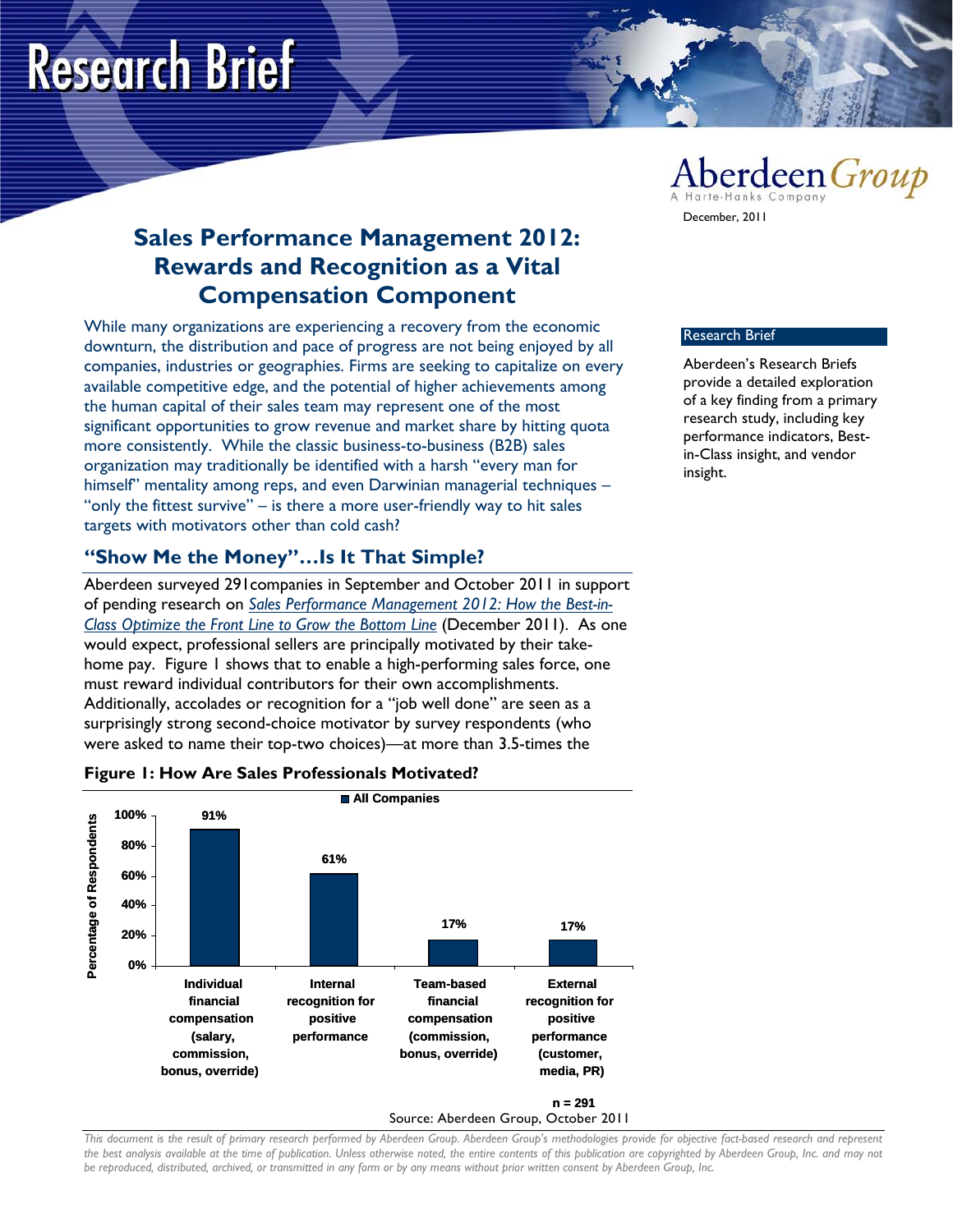

popularity (61% vs. 17%) of team-based financial compensation. This type of accolade-oriented support is commonly associated with non-cash reward and recognition programs, which this Research Brief will discuss in greater depth.

## **Best-in-Class Trends Around Sales Compensation**

Wikipedia currently defines a "spiff" as an immediate bonus for a sale. Wise sales leaders recognize that in addition to base salary and commissions, sometimes a short-term incentive is an effective way to drive sales team behavior. Sixty-four percent (64%) of the Best-in-Class companies in this research (see sidebar) have a process to incentivize rapid activity around a particular product, an end-of-cycle push, or even a way to dispose of excess inventory using spiffs, compared with 48% of Industry average firms and 38% of Laggards. Another way to analyze the value of spiffs is to compare performance results among companies with them in place, versus nonadopters: the former report a 73% overall team achievement of sales quota, compared to 62% among companies without spiffs deployed, as well as a 17% higher customer retention rate (55% vs. 47%) and a 9.4% year-over-year increase in corporate revenue, compared with 1.4%.

#### **Figure 2: Top Performers Go Beyond Cash Compensation**



Source: Aberdeen Group, October 2011

Spiffs deployed to professional sellers fall into two main categories: cash and non-cash. The former is straightforward, with companies using payroll-based compensation to dangle money in front of sales reps in order to promote the sort of corporate instant gratification described above. Our focus here, however, is around the non-monetary rewards and recognition that can add significant substance and value to the health of the sales organization and the enterprise as a whole. In fact, Best-in-Class companies are more than twice as likely as all other firms (Figure 2) to specifically provide non-cash offerings, in this case offerings managed by an external provider. These rewards and recognition start similarly to cash-based programs, with published plans that

#### The Sales Performance Management Best-in-Class

- The top 20% of companies (the Best-in-Class) in the research on *Sales Performance Management 2012: How the Best-in-Class Optimize the Front Line to Grow the Bottom Line* (publishing December 2011) achieved the following average performance metrics:
- $\sqrt{83\%}$  of sales reps achieved annual quota in the last measured year, compared with 51% among Industry Average firms and 22% within Laggard companies
- √ 23.1% average year-over-year growth in corporate revenue, versus 7.2% for Industry Average firms and a 5.9% decline among Laggards
- √ 9.7% average year-over year improvement in average deal size, compared with 1.9% for Industry Average companies and a 0.4% decline for Laggards
- $\sqrt{1.4\%}$  improvement in (reduction of) sales cycle, versus declines of (lengthening cycles) 0.9% and 7.1% for Industry Average and Laggard respondents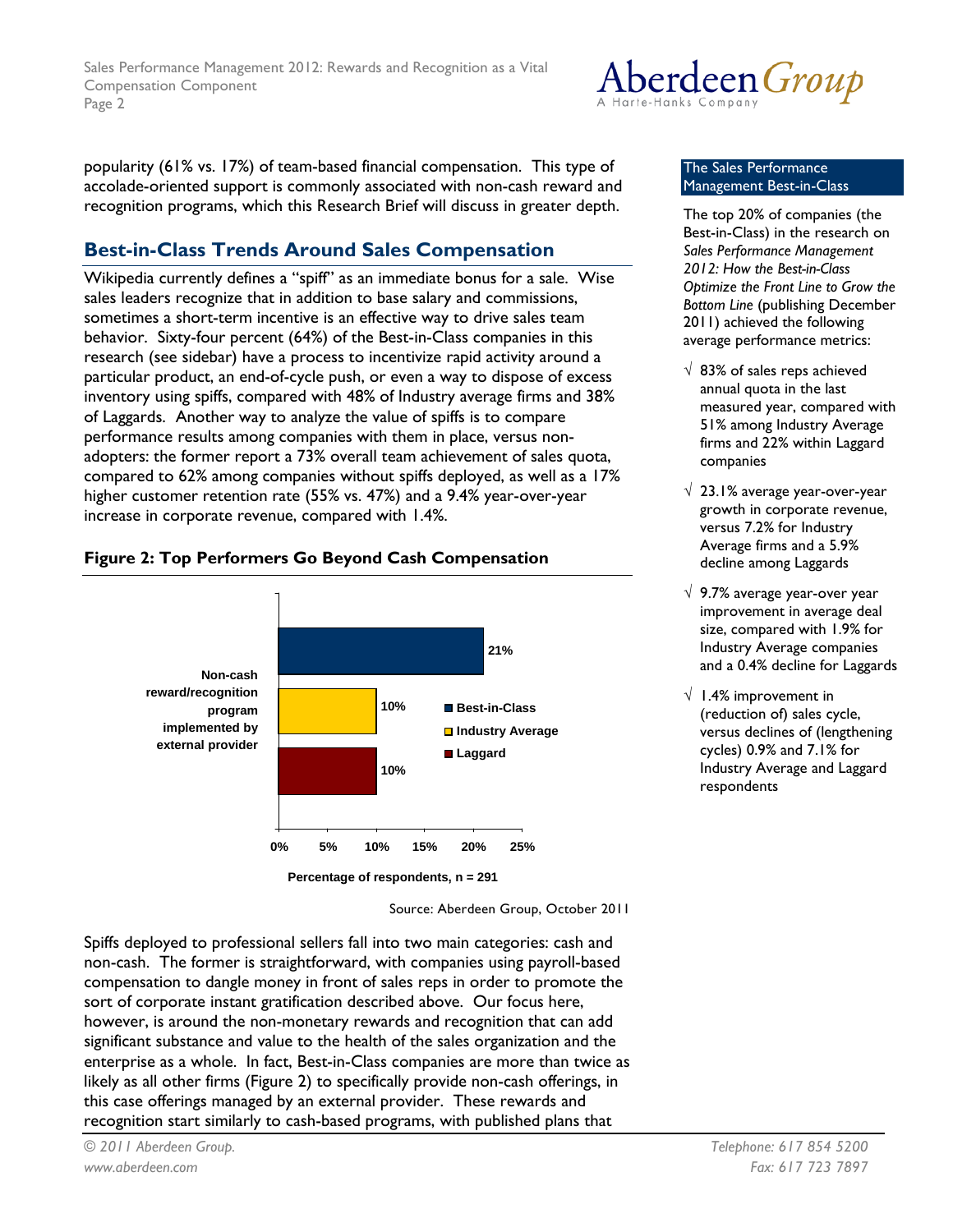

pre-define the specific selling opportunity, but then diverge from the payroll by introducing a wide variety of winnable options. These systems range from points programs in which staff members earn credits through selling accomplishments and corporate-desired behaviors such as completing training or wellness programs; merchandise or travel opportunities available for top performers; and even a quasi-cash reward such as pre-paid cards.

The common theme among all these items is that in today's fast-paced companies, where people struggle to achieve work/life balance, it can be wise to "force" the top-performing, "type A" members of the sales team to enjoy themselves. Given the current, uncertain economic environment, many of us are inclined to apply "found money" in the form of cash incentives to our credit card balance – but we may be better served in the long run by taking our family member out to dinner, our spouse on a cruise, or ourselves to a day spa. Rewards and recognition programs provide these opportunities in a way that payroll-based incentives cannot.





Source: Aberdeen Group, October 2011

When we compare the year-over-year performance results of companies offering non-financial rewards and recognition with those not doing so, Figure 3 reveals significant deltas around both corporate revenue-centric key performance indicators (KPI's) as well as telling sales quota-oriented measurements. In fact, adopters of these approaches also report, on average, 34% shorter sales rep timeto-productivity (2.7 months vs. 4.07 months), as well as 10% shorter sales rep time-to-hire (2.15 months vs. 2.4 months). Aberdeen research published in *[The](http://www.aberdeen.com/aberdeen-library/7016/RA-employee-engagement-performance.aspx)  [Engagement / Performance Equation](http://www.aberdeen.com/aberdeen-library/7016/RA-employee-engagement-performance.aspx)* (July 2011) provides further support for this

#### Fast Facts

- √ Best-in-Class companies formally optimize/evaluate their sales territories 1.76 times per year, compared to 1.28 among Industry Average firms and 0.71 times per year for Laggards.
- $\sqrt{ }$  The fully-loaded cost of a typical field sales rep (salary, incentive compensation, benefits) is \$147k among the Best-in-Class, and \$133.5k among all other companies.
- √ 77% of Best-in-Class companies report high or very high levels of sales employee satisfaction; Industry Average respondents report a 76% rate and Laggards 62%.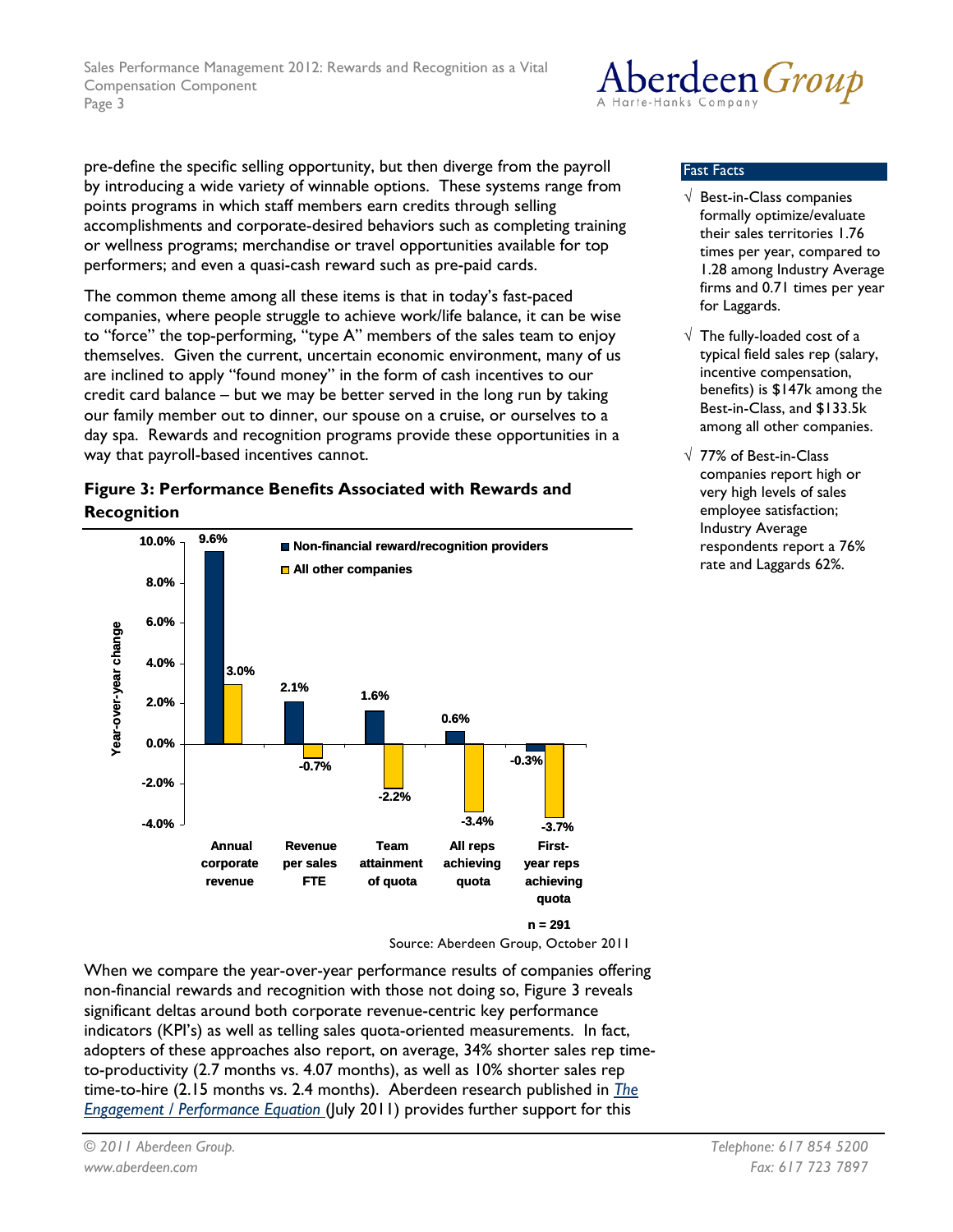

practice: 65% of Best-in-Class organizations (defined as top performers around employee engagement and retention) had formal employee recognition programs in place, compared with 57% of Industry Average and 46% of Laggard companies.

## **Best Practices in Employee Engagement**

The *[Employee Engagement](http://www.aberdeen.com/aberdeen-library/7016/RA-employee-engagement-performance.aspx)* research finds top-performing companies deploying a number of specific engagement-oriented tools more frequently than other firms, including portals or dashboards to track the kind of performance results that sales teams use to provide rewards and recognition (46% of the Best-in-Class, vs. 33% and 28% respectively among Industry Average and Laggard firms). Current *[Sales](http://www.aberdeen.com/aberdeen-library/7347/RP-sales-performance-management.aspx)  [Performance Management](http://www.aberdeen.com/aberdeen-library/7347/RP-sales-performance-management.aspx)* data (Figure 4) shows that sales organizations which provide tools to support sales employee engagement report better performance than all other firms in each of the three year-over-year quota metrics surveyed. This is telling, since managing salespeople has been historically considered a blackand-white protocol: pay them commissions based on their achievements, and terminate them if they don't sell enough product.

#### Fast Facts

- √ 83% of Best-in-Class respondents offer organization-wide financial incentives for overall company performance, compared with 74% of other firms.
- √ 60% of Best-in-Class respondents offer organization-wide non-cash incentives for overall company performance, compared with 46% of other firms.

#### **Figure 4: Strong Quota Attainment Begins with Employee Engagement**



Source: Aberdeen Group, October 2011

In fact, professional sellers need holistic support just like any other employee, with benefits and a support system providing measurable rewards and recognition. Aberdeen's research shows that companies which adopt this best practice achieve the best sales results.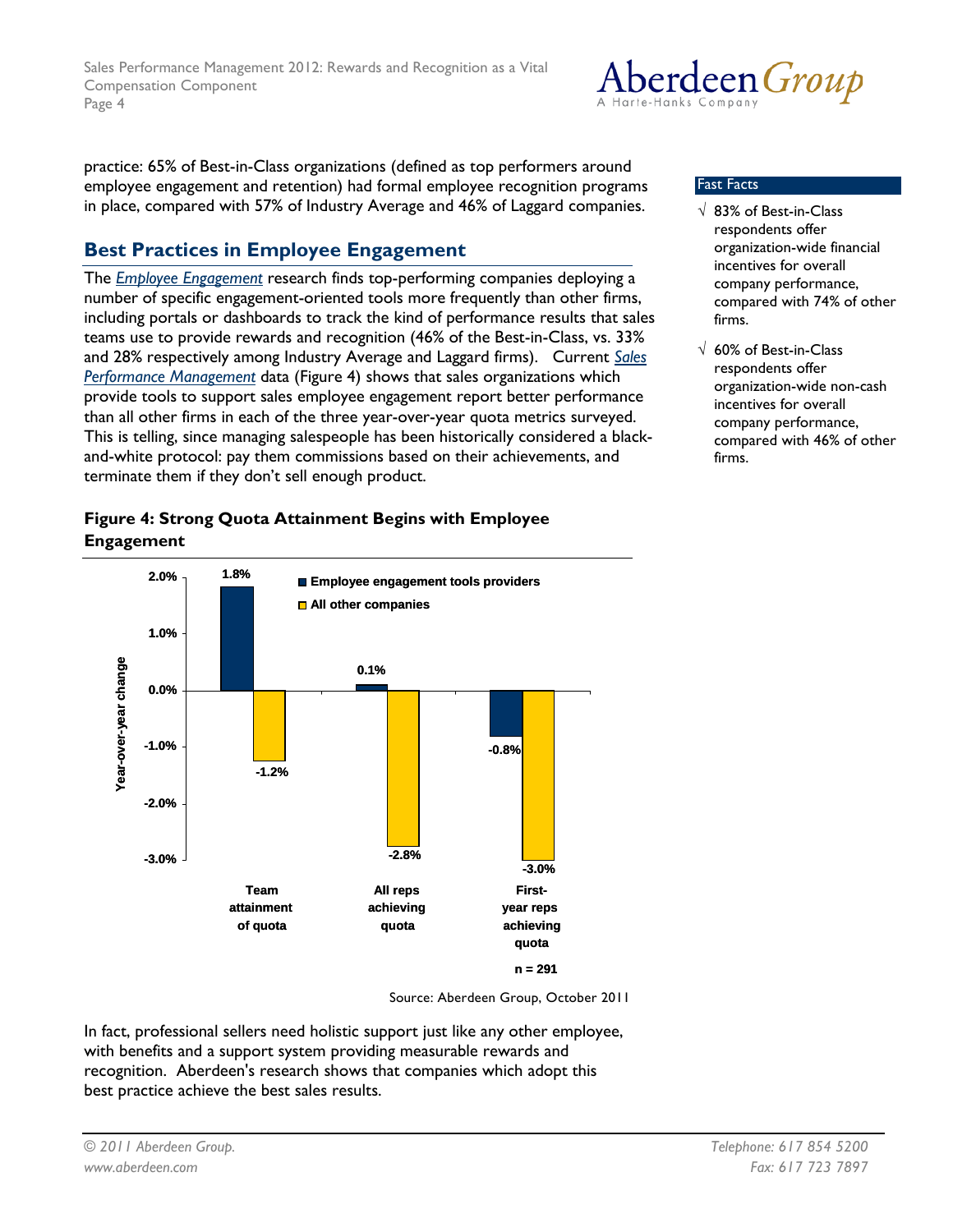## Aberdeen *Group*

## **C-Suite Buy-In is Worth its Weight**

Research from Aberdeen's *[Learning & Development: Arming Front-line and Mid](http://www.aberdeen.com/Aberdeen-Library/6146/RA-learning-development-performance.aspx)[level Managers to Deliver People and Performance Results](http://www.aberdeen.com/Aberdeen-Library/6146/RA-learning-development-performance.aspx)* (October, 2009), shows that 76% of top-performing employers (ranked by manager performance ratings, employee turnover and engagement) in the survey sample of 529 companies formally sought executive sponsorship for management and leadership development within their firms. This theme is echoed in the current SPM content, in which most companies, but especially the Best-in-Class, said their sales performance management process had buy-in from corporate senior leadership—82% of the Best-in-Class, 77% of Industry Average and 74% of Laggard companies claimed this was true of their organization. We saw above that every available annualized sales quota metric (overall company attainment of the yearly sales goal; percentage of all staff hitting their number; percent of first-year reps attaining quota) favors employee engagement for the sales organization. The same is true of executive sponsorship of a sales performance management suite that includes rewards and recognition programs (Figure 5).

"The need to support professional sellers as holistically as any other employee, with benefits and a support system providing measurable rewards and recognition, is showcased here as a best practice among those companies achieving the best sales results."

Fast Facts

 $\sqrt{\ }$  Sales turnover is not all bad: Best-in-Class firms indicate 12.6% as the "ideal" amount of annual sales turnover, while Industry Average and Laggard companies report 12.2% and 7.0% respectively.

 $\sqrt{ }$  The cost to replace a fulltime sales rep averages \$37.6 for Best-in-Class companies, and \$36.1k among all others.



Source: Aberdeen Group, October 2011

In firms with C-suite buy-in for SPM initiatives, 25% more of new sales hires hit their number (40% vs. 32%) on average. With Best-in-Class companies reporting 15.4% annual sales turnover, compared to 19.0% among other firms, and given the \$35,670 average cost to replace outgoing sales reps, it makes sense to ensure that as many incoming sales team members as possible are successful. The opportunity cost of replacing sales team members can and should be offset by supporting year-one sellers, and all variably-compensated staff, with the kind of rewards and recognition under discussion here.

## **Figure 5: Executive Sponsorship: Business Results of SPM**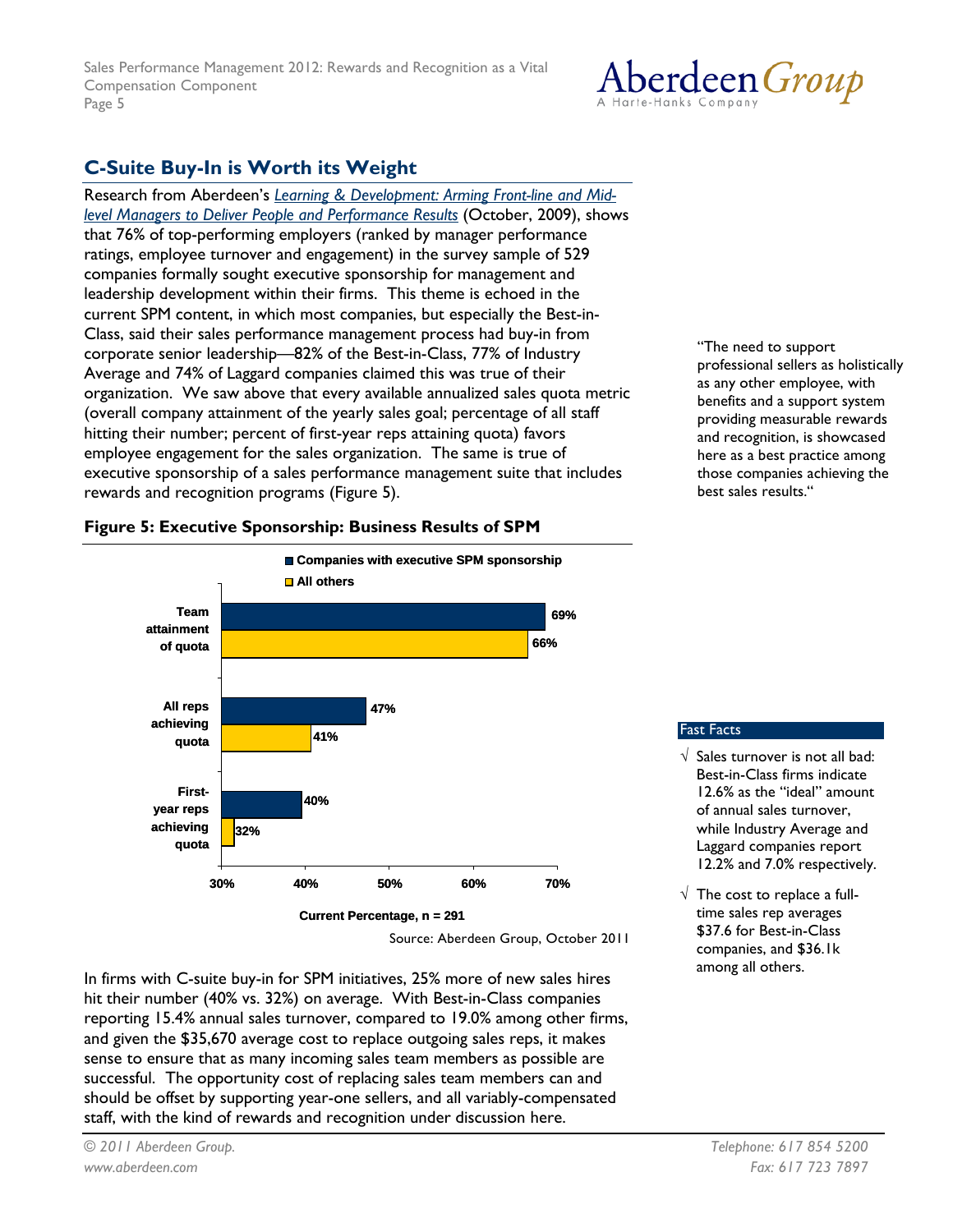

Leadership sponsorship of employee referral programs ("ERP" can mean more than "enterprise resource planning" software) can also result in improved performance. Employee referral programs help companies hire successful salespeople more effectively and rapidly. These programs, which commonly include non-cash as well as payroll-oriented rewards, are associated with three crucial sales performance management business results, when we measure sales teams with ERP against those without:

- 27% shorter sales cycle (3.73 vs. 5.14 months)
- 18% shorter time-to-hire (1.95 vs. 2.37 months)
- 13% shorter time-to-productivity (3.39 vs. 3.88 months)

Companies with shorter time-to-hire and time-to-productivity get first-year reps up and running faster; shorter sales cycles result from rewarding sales staffers for bringing like-minded, successful colleagues into the recruiting fold, as these colleagues are more likely to succeed faster.





"Size clearly doesn't matter when it comes to running a highperforming sales organization; the commitment and support to help its members be successful is much more crucial."

#### **n = 291**

Source: Aberdeen Group*,* October 2011

Seventy percent (70%) of the Best-in-Class have "a dedicated resource in charge of managing / handling sales compensation and / or incentives," compared with 67% and 62% respectively among Industry Average and Laggard survey respondents. Looking at the same metrics above, which support the use of employee referral programs, we see 17%, 12% and 6% improvements respectively, on a year-over-year basis, when looking at adopters of this organizational capability versus all other firms (Figure 6). Putting at least one compensation-focused, full-time equivalent (FTE) employee into the sales operations support structure allows companies to:

• peel administrative responsibilities away from the quota-focused sales leaders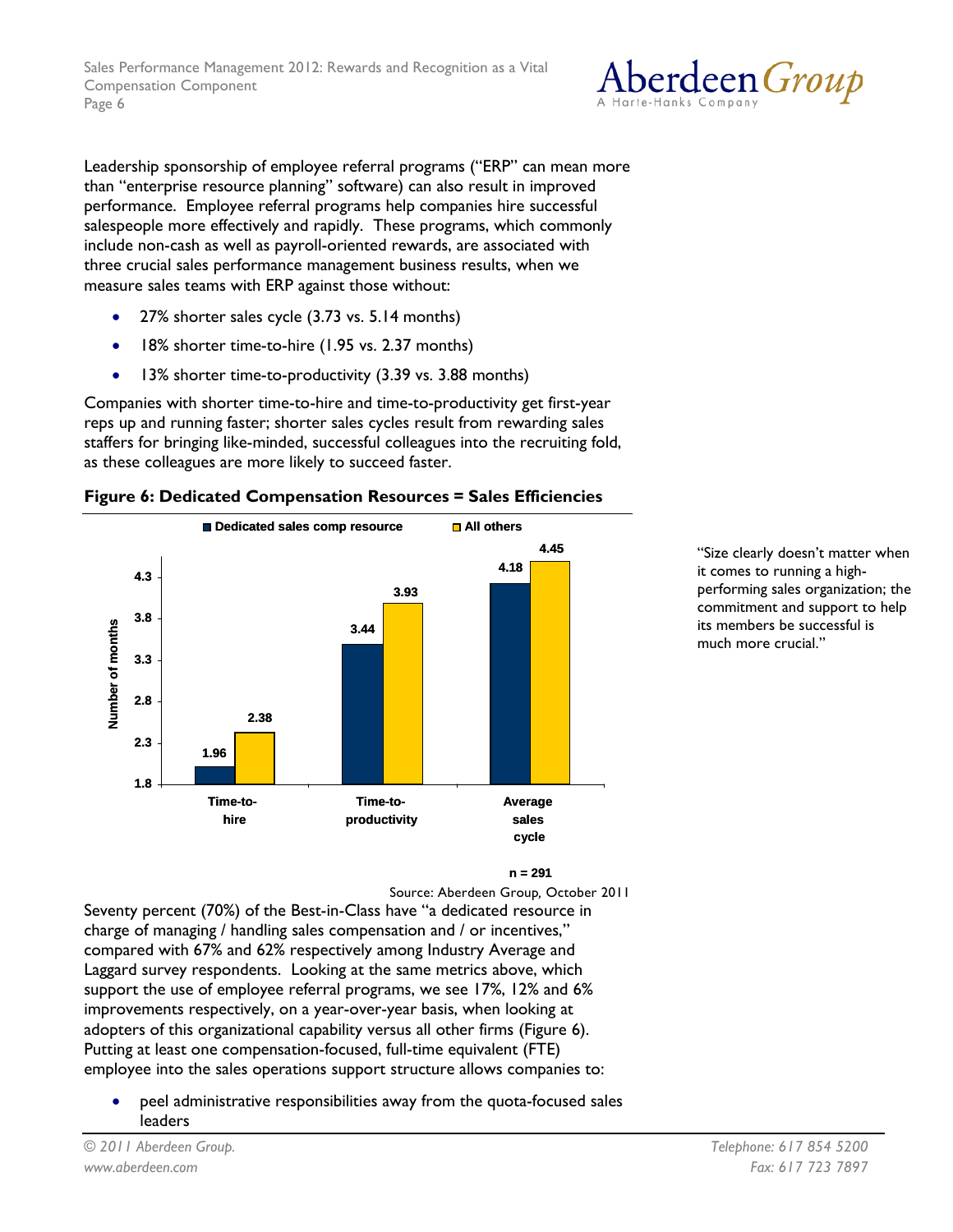

- create a ready-response environment that gives sales team members quick and knowledgeable support around their financial and rewards / recognition achievements
- reduce the wasteful "shadow accounting" among sales reps as they learn to trust their operational colleague…and spend more time selling

Lest it be thought that associating one or more full-time staffers with sales compensation and rewards is a luxury reserved only for large companies, it is noteworthy that the Best-in-Class within this study report average annual revenue of \$253M, compared with much larger averages of \$1.1B and \$1.2B among Industry Average and Laggard enterprises. Size doesn't matter when it comes to running a high-performing sales organization; much more crucial is the organization's commitment and support to help its members succeed.

## **Case Study: SFN Group**

Consider the case of the SFN Group, a \$2B staffing and recruiting firm with 3000 incentive-eligible employees. According to Dahlton Bennington, Director of Meeting Services, the company has implemented and seen significant benefits from implementing broad-reaching reward and recognition programs, particularly an annual four-day leadership forum for top performers. "Our program has been in place for 20 years, recognizing the top 10% of sales and operations team members," Bennington explains. "We set qualifying criteria annually, re-evaluating the metrics to ensure that the desired performance is motivated," as well as aligning these protocols with the overall compensation plans and company goals established at the executive level of SFN.

Bennington says that part of what makes the program so successful is the transparent communications throughout the organization about the accomplishments of potential qualifiers. "We consistently communicate the standings every month, showing where every eligible associate sits regarding their potential to attend this desirable event," she explains. The sense of competition among top performers, especially considering the sales job role most of them occupy, is a positive element that further motivates the performance achievements required to qualify.

In terms of business-oriented results accrued by the implementation of this program, Bennington reports that the rise in production among repeat event attendees far out-paces that of other individual contributors. "When you look at the performance increases, compared to what we pay for the program (roughly \$4k per attendee), the ROI is enormous, not to mention the far higher retention rates within this group," she says.

### **Summary**

The concept that "cash is king" is not completely wrong when it comes to motivating, retaining and creating high-performing sales professionals, but its power is not absolute. Salespeople might live in a more straightforward world when it comes to measuring their contribution – have they hit quota, or not?